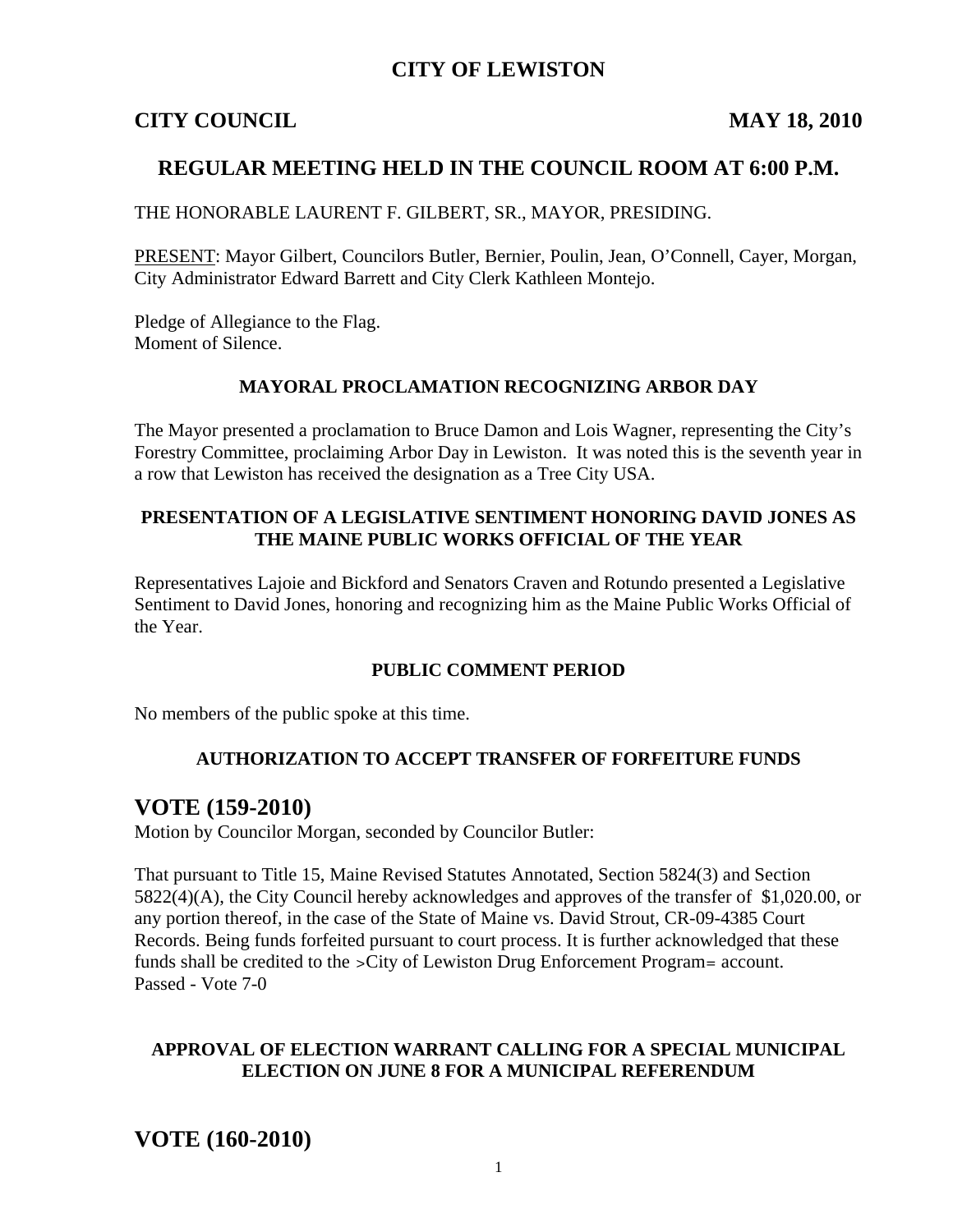Motion by Councilor Morgan, seconded by Councilor Butler:

Be It Ordered by the City Council that the Election Warrant be issued for the Special Municipal Election to be held on Tuesday, June 8, 2010 for the purposes of voting for a municipal referendum; and

To approve the following recommendation from the City Clerk/Registrar of Voters on actions necessary to conduct the State Candidate Primary & Referendum Election to be held on Tuesday, June 8, 2010:

A. That the hours for acceptance of registrations in person only, prior to the June 8 election, as required by MRSA Title 21A, sec. 122, 6A(2), be set at 8:00am to 4:30pm, May 19 through June 7, 2010; and additional hours of 9:00am to 12 noon on Saturday, June 5, 2010.

B. That the names of those persons who register during the closed session for registration shall be recorded in accordance with MRSA Title 21A, sec. 122, subsec. 7B, expect the day prior to the election when they shall be recorded in accordance with subsec. 7A.

C. Pursuant to Title 21A, sec 759(7), absentee ballots will be processed at the central polling place at 2:00pm, 6:00pm, and any and all remaining shall be processed at 8:00pm, if necessary.

Passed - Vote 7-0

## **ORDER APPROVING REPORTS FOR AFFORDABLE HOUSING TAX INCREMENT FINANCING DISTRICTS KNOWN AS COMMUNITY CONCEPTS, INC. AND BIRCH HILL SENIOR HOUSING ASSOCIATES**

## **VOTE (161-2010)**

Motion by Councilor Morgan, seconded by Councilor Butler:

To adopt the Order approving the annual reports for Affordable Housing Tax Increment Financing Districts known as Community Concepts, Inc. and Birch Hill Senior Housing Associates:

Whereas, MaineHousing requests the legislative body of the municipality to certify that the public purpose of affordable housing districts is being met; and

Whereas, the municipality is requested to further certify that the required housing affordability and other conditions of approval, including limitations on uses of tax increment revenues for approved development project costs, set forth in the Certificate of Approval issued by Maine State Housing Authority for the Districts and the related Affordable Housing Development Programs are being maintained.

Now, Therefore, Be It Ordered by the City Council of the City of Lewiston that the annual reports for Tax Year April 1, 2009 to March 31, 2010 for the Affordable Housing Tax Increment Financing Districts known as Community Concepts, Inc and Birch Hill Senior Housing Associates are hereby approved and City staff is hereby authorized to submit these reports, as approved, to MaineHousing on the City's behalf.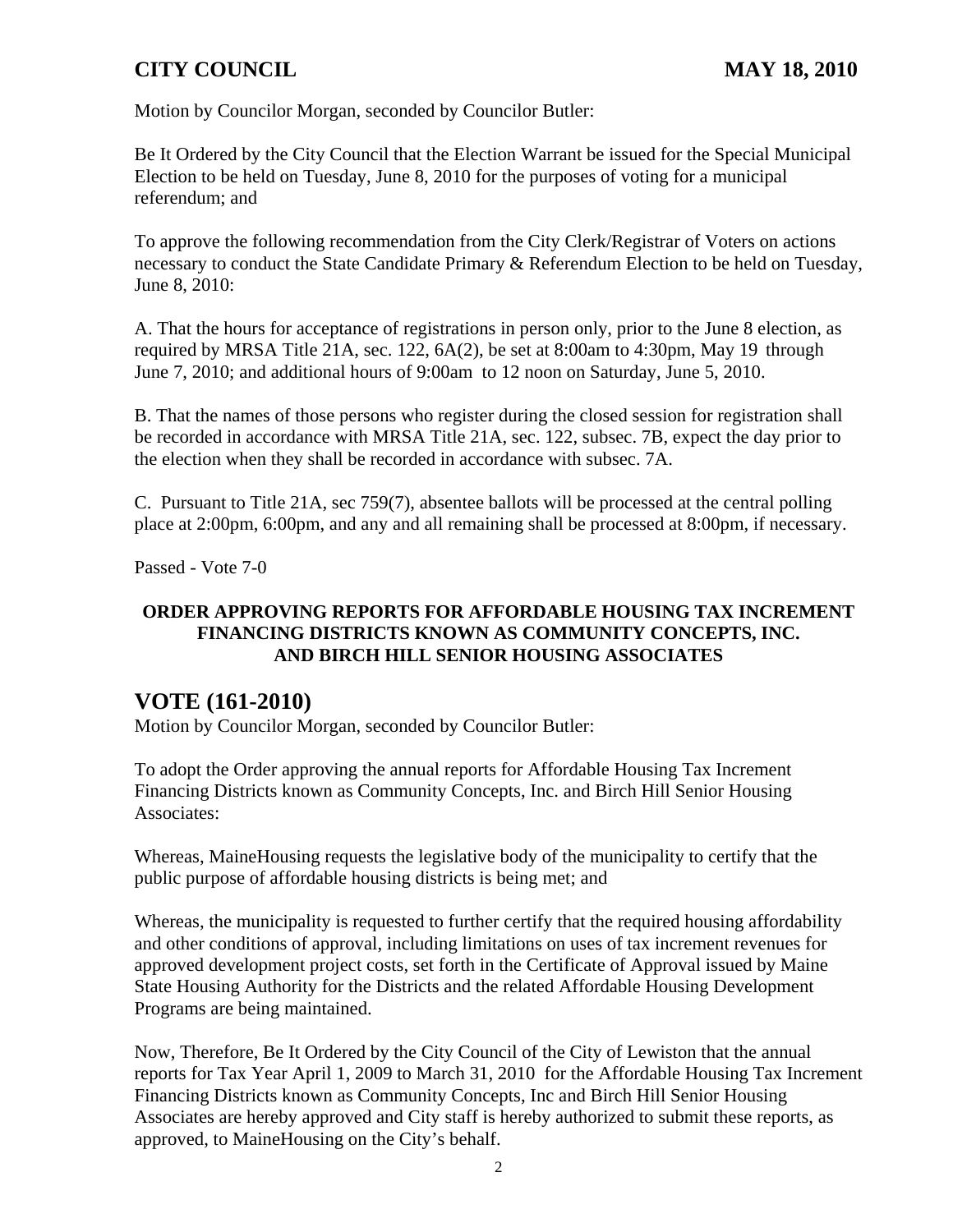Passed - Vote 7-0

#### **PUBLIC HEARING ON A NEW LIQUOR LICENSE APPLICATION FOR WILD SEASON'S INC, 20 EAST AVENUE**

Mayor Gilbert opened the public hearing to receive citizen input and comment on this item. No member of the public spoke for or against this issue. Mayor Gilbert then closed the hearing.

## **VOTE (162-2010)**

Motion by Councilor Butler, seconded by Councilor Cayer:

To authorize the City Clerk's Office to approve a new liquor license application for Wild Season's Inc., 20 East Avenue. Passed - Vote 7-0

#### **PUBLIC HEARING ON A PROPOSED INCREASE IN WATER RATES AND METER INSTALLATION CHARGES AND APPROVAL OF AMENDMENTS TO POLICY MANUAL 69 REGARDING THE WATER RATES AND CHARGES**

Public Works Director David Jones explained the background regarding the need for the rate increase. Mayor Gilbert opened the public hearing to receive citizen input and comment on this item. Bob Desjardins, 48 South Howard Street, said he is hesitant to accept a 15% increase and feels this is extravagant. He said that he has gone through three water filtration systems trying to purify the water he receives from the city and the filters get dirty every three months and need to be changed. He said the quality of the water is not worth the price. Bob Foss inquired if an operational audit of the water department has been conducted, looking for time wasted and areas that could benefit from improved efficiency. Bridget LaRoche of Webster Street asked about the increase in the salary line, the transportation line and the ultra violet water facility. Mayor Gilbert then closed the hearing.

## **VOTE (163-2010)**

Motion by Councilor Butler, seconded by Councilor Cayer:

To approve the proposed amendments to Policy Manual 69, Water Rates & Meter Installation Charges, as outlined below, as recommended by the Public Services Director and the City Administrator:

WATER RATES & METER INSTALLATION CHARGES

In accordance with Maine Revised Statutes Annotated, Title 35A, Section 6104, the following rates are hereby established, effective July 2, 2007 July 1, 2010*:* 

For the first 1,200 cu. ft. per quarter \$33.60 38.40 For the next 9,000 cu. ft. per quarter \$2.17 2.48 per 100 cu. ft. For all over 10,200 cu. ft. per quarter \$1.85 2.17 per 100 cu. ft.

#### QUARTERLY MINIMUM CHARGES

5/8" Meter \$ 33.60 38.40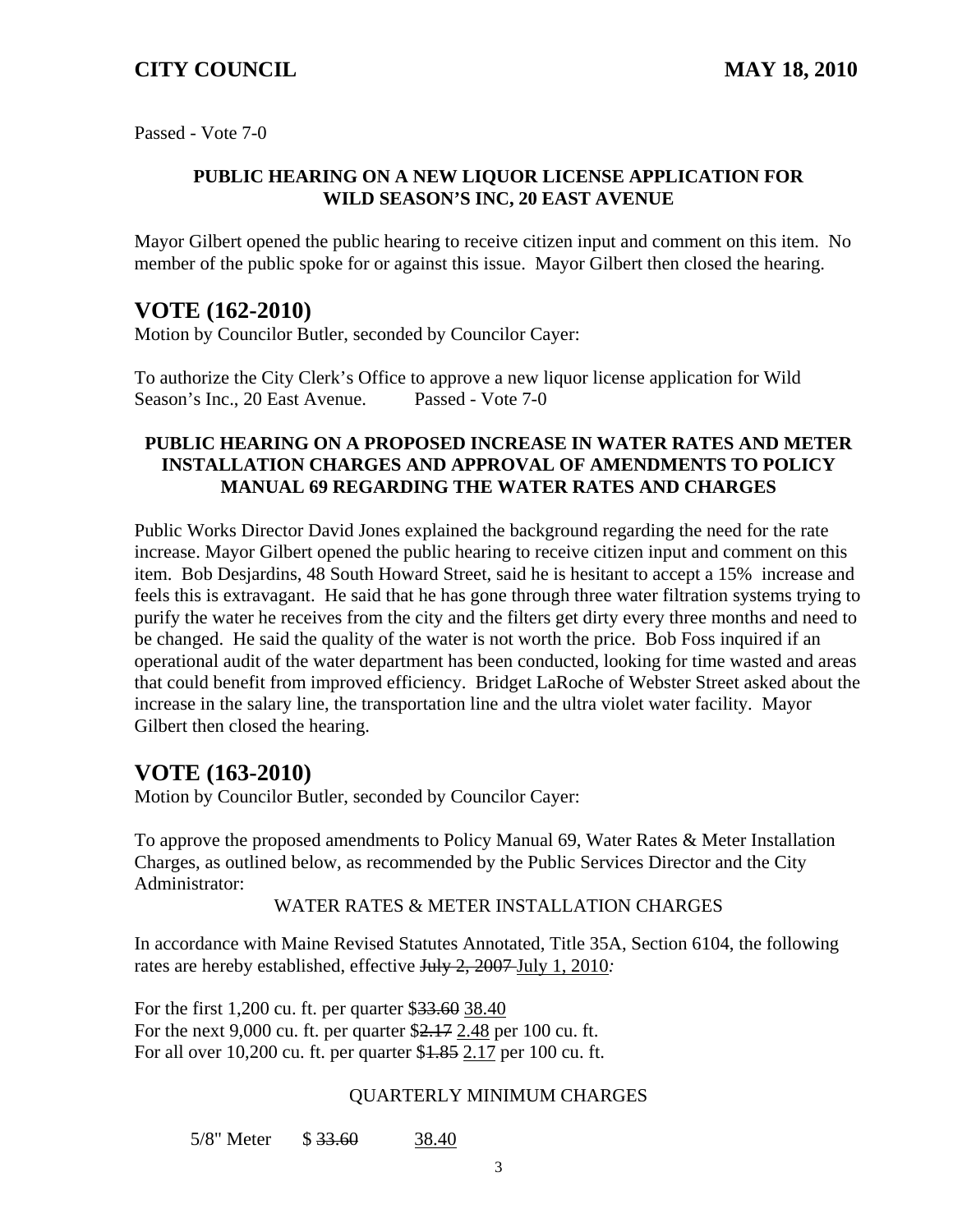| 3/4" Meter             | 53.13    | 60.72    |
|------------------------|----------|----------|
| 1" Meter               | 85.68    | 97.92    |
| $1\frac{1}{2}$ " Meter | 163.80   | 187.20   |
| 2" Meter               | 262.20   | 300.66   |
| 3" Meter               | 484.20   | 561.06   |
| 4" Meter               | 706.20   | 821.46   |
| 6" Meter               | 1,372.20 | 1,602.66 |
| 8" Meter               | 2,704.20 | 3,165.06 |

| <b>SPRINKLERS</b> | 104.00            | 120.00 per inch per year                                  |
|-------------------|-------------------|-----------------------------------------------------------|
| PRIVATE HYDRANTS  | <del>832.00</del> | 958.00 each per year                                      |
| PUBLIC HYDRANTS   | 493,300.00        | 593,200.00 per year plus cost for each                    |
|                   |                   | additional hydrant installed after December 31, 2007 2010 |

The following meter installation charges are hereby established:

| <b>METER INSTALLATION CHARGES</b> |
|-----------------------------------|
|                                   |

|               | 5/8" | \$150.00                 |                                        |
|---------------|------|--------------------------|----------------------------------------|
|               | 3/4" | 210.00                   |                                        |
|               | 1"   | 260.00                   |                                        |
|               |      | $1\frac{1}{2}$ 590.00    |                                        |
|               | 2"   | 800.00                   |                                        |
|               | 3"   | 1,290.00                 |                                        |
| $4"$ & Larger |      | and appropriate overhead | Cost of meter plus installation charge |

(Note: Additions are underlined; deletions are struck-out.)

Passed - Vote 5-2 (Councilor Bernier and Poulin opposed)

#### **APPROVAL OF AMENDMENT TO THE STORM WATER UTILITY FEE SCHEDULE AND CREDIT POLICY**

Councilor Bernier asked if the city has sent a letter to the federal regulators regarding the unfunded mandates and suggested the federal regulators might suspend some of the requirements on municipalities given the economic times.

## **VOTE (164-2010)**

Motion by Councilor Butler, seconded by Councilor Bernier:

To approve the proposed amendments to Policy Manual 78, Storm Water Utility Fee Schedule and Credit Policy, and the Resolve Adopting the Revised Storm Water Utility Fee Schedule and Credit Policy, as recommended by the Director of Public Services and City Administration:

Whereas, as discussed during the FY2011 budget process, the City Storm Water Utility budget will require a 10% overall rate increase to meet the cost of current operations; and

Whereas, this will increase the fee for the average single family home by \$4 per year or \$0.33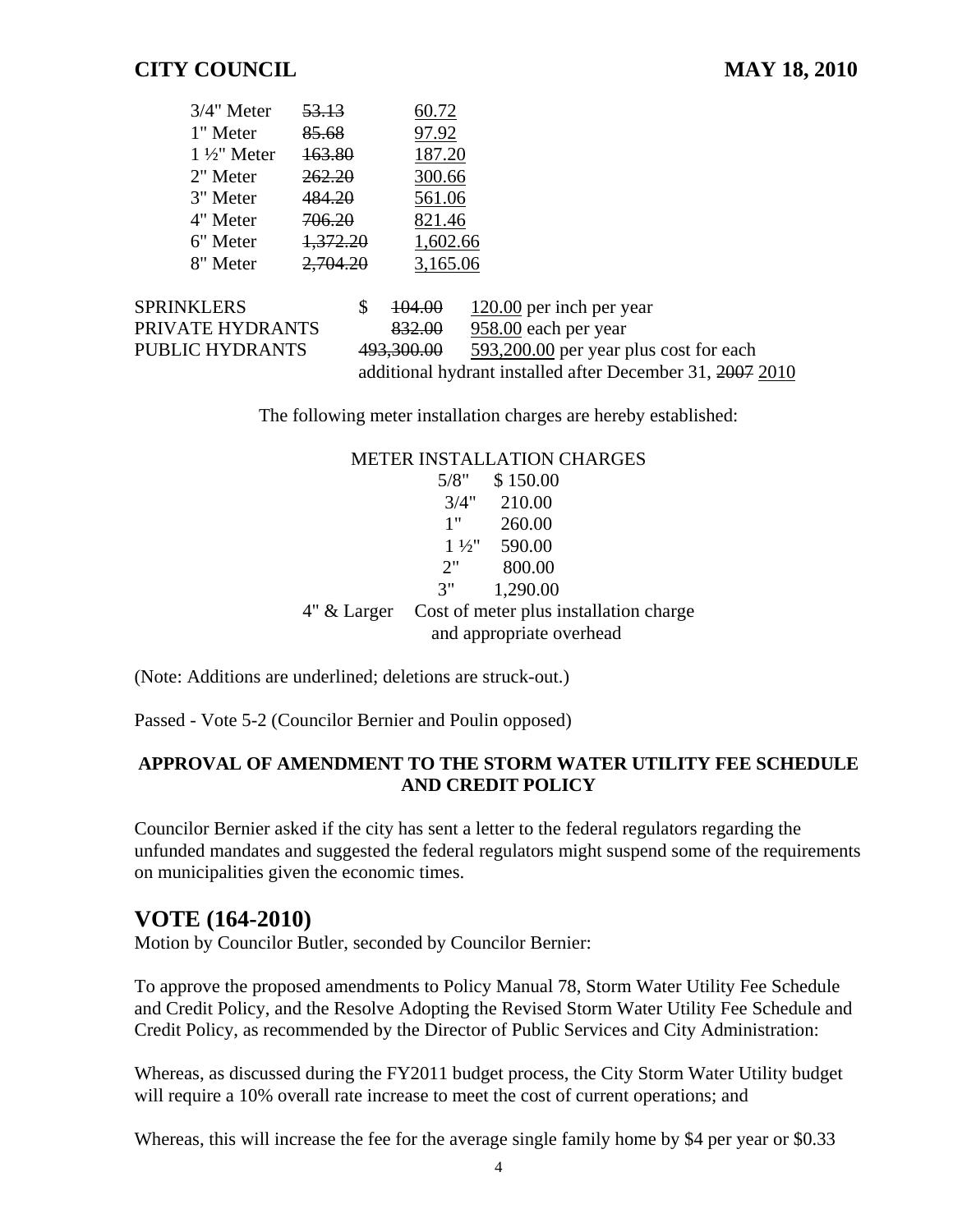per

month and duplexes by \$0.50 per month; and

Whereas, the need for this increase results primarily from additional costs associated with meeting regulatory requirements and maintaining the overall Stormwater system;

Now, Therefore, Be It Resolved by the City Council of the City of Lewiston that the attached Storm Water Utility Fee Schedule and Credit Policy is hereby adopted effective July 1, 2010.

Did Not Pass - Vote 3-4 (Councilors Jean, O'Connell and Butler in favor; Councilors Poulin, Cayer, Morgan and Bernier opposed)

The City Administrator noted by voting down this item, there will be a budget deficit in the stormwater fund and it would add nine cents to the tax rate. He said staff could make adjustments for the cuts by eliminating culvert replacements and stop cleaning out the catch basins.

# **VOTE (165 -2010)**

Motion by Councilor Morgan, seconded by Councilor Butler:

To reconsider the Council's vote on the previous item. Passed - Vote 4-3 (Councilors Jean, O'Connell, Morgan and Butler in favor)

The motion from the previous item is now automatically before the Council for their consideration:

# **VOTE (166-2010)**

To approve the proposed amendments to Policy Manual 78, Storm Water Utility Fee Schedule and Credit Policy, and the Resolve Adopting the Revised Storm Water Utility Fee Schedule and Credit Policy, as recommended by the Director of Public Services and City Administration:

Whereas, as discussed during the FY2011 budget process, the City Storm Water Utility budget will require a 10% overall rate increase to meet the cost of current operations; and

Whereas, this will increase the fee for the average single family home by \$4 per year or \$0.33 per

month and duplexes by \$0.50 per month; and

Whereas, the need for this increase results primarily from additional costs associated with meeting regulatory requirements and maintaining the overall Stormwater system;

Now, Therefore, Be It Resolved by the City Council of the City of Lewiston that the attached Storm Water Utility Fee Schedule and Credit Policy is hereby adopted effective July 1, 2010.

Passed - Vote 4-3 (Councilors Jean, O'Connell, Morgan and Butler in favor)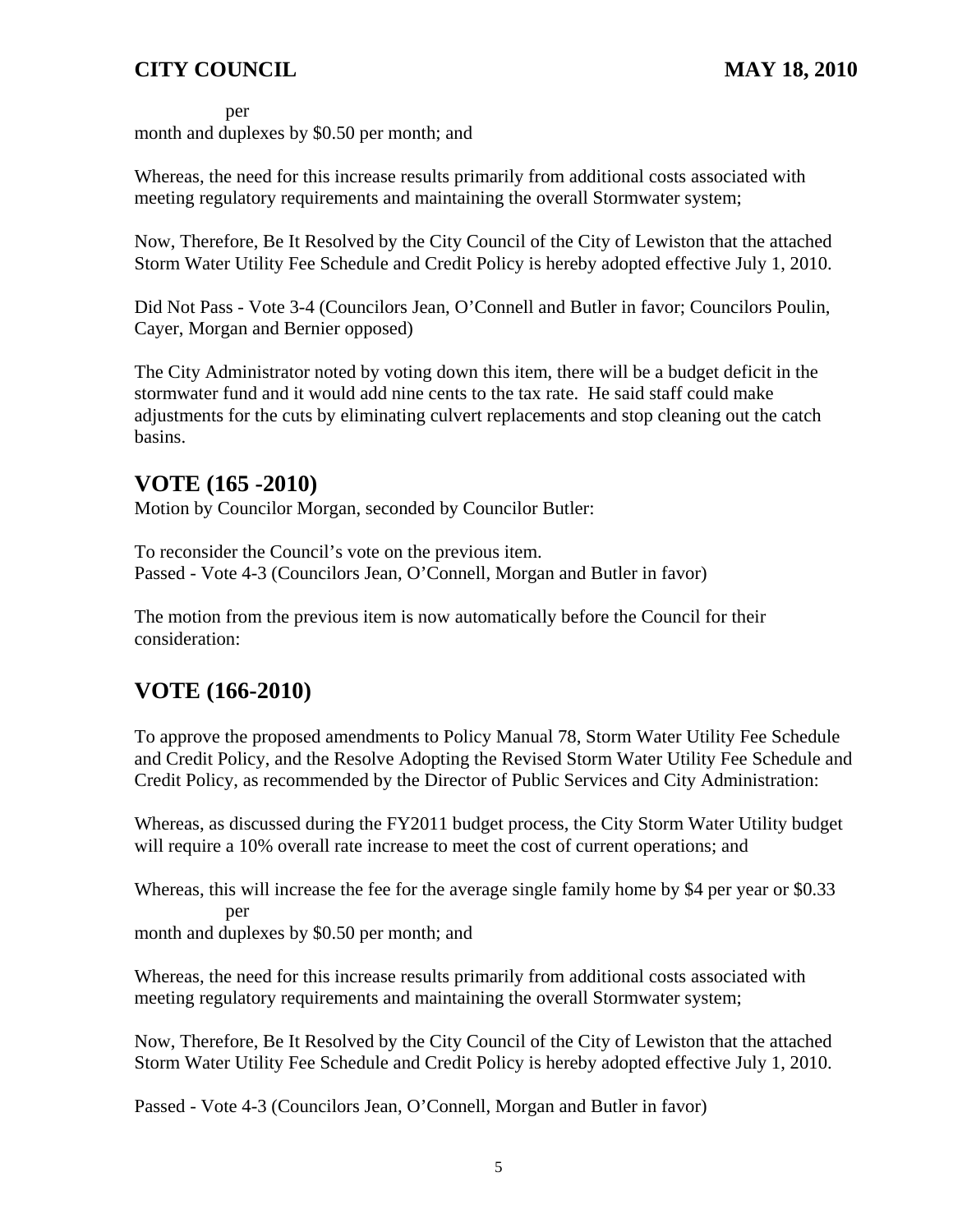At this point, the Mayor called for a ten minute recess.

### **FINAL BUDGET PUBLIC HEARING FOR THE FISCAL YEAR 2011 BUDGET**

Mayor Gilbert opened the public hearing to receive citizen input and comment on this item. Andrew Harris of L/A Arts asked the Council to consider reinstating funds that were cut from his budget request. He noted his agency has been flat funded for six years and he suggested the arts, along with recreation and culture, will benefit the economic development of both cities. Mayor Gilbert then closed the hearing.

## **VOTE (167-2010)**

Motion by Councilor Bernier, seconded by Councilor Jean:

To add \$4982 back into the line item for L/A Arts funding, bringing their total allotment to \$23,960. Passed - Vote 7-0

## **RESOLVE APPROVING THE FINAL ADJUSTMENTS TO THE FISCAL YEAR 2011 MUNICIPAL BUDGET**

## **VOTE (168-2010)**

Motion by Councilor Butler, seconded by Councilor Cayer:

To adopt the Resolve approving the final adjustments to the Fiscal Year 2011 Municipal Budget:

Whereas, in accordance with the Charter of the City of Lewiston, the City Administrator presented his proposed Fiscal Year 2011 budget to the City Council on March 30, 2010; and

Whereas, since that date, the City Council has met on numerous occasions to review the various departmental budgets and to discuss changes to the Administrator's proposal; and

Whereas, throughout this process, the Council has indicated its support for certain changes and adjustments affecting both the revenue and expenditure budget; and

Whereas, the overall goals of this effort were to maintain essential public services while reducing

the impact of the budget on the taxpayers of the City of Lewiston; and

Whereas, the attached summary represents the results of this effort;

Now, Therefore, Be It Resolved by the City Council of the City of Lewiston that the attached Final Budget Adjustments Summary, Fiscal Year 2011, is hereby approved:

#### **Final Budget Adjustments Summary Fiscal Year 2011**

City Administrator's Recommended Revenue Budget 12,534,675 1st Certified Copies - State adjustment \$10 to \$15 19,550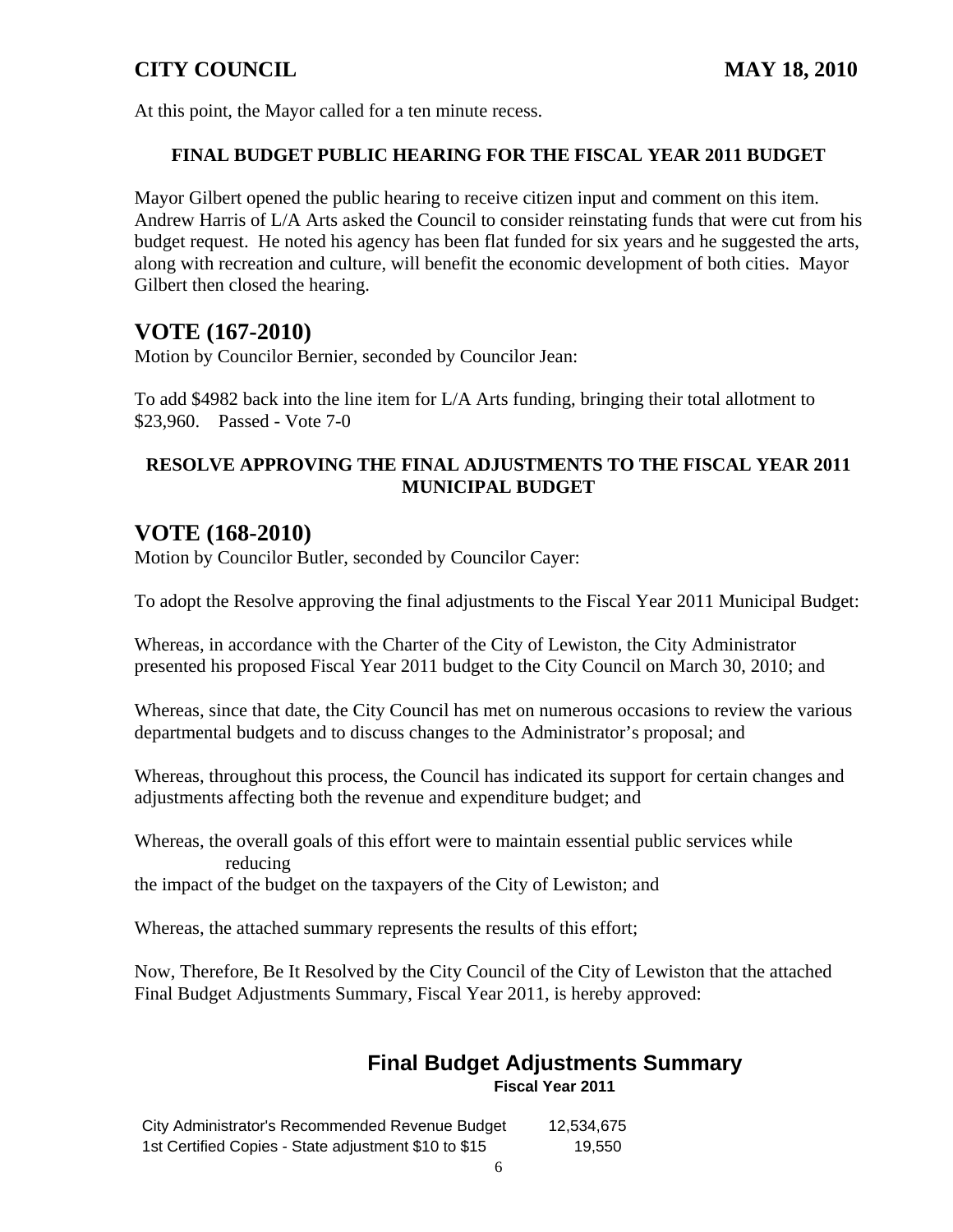| 2nd Certified Copies - State adjustment \$5 to \$6  | 1,879      |         |
|-----------------------------------------------------|------------|---------|
| Burial Permits - State adjustment from \$5 to \$20  | 4,740      |         |
| <b>URIP - Highway Money</b>                         | 15,884     |         |
| <b>Library Test Proctoring</b>                      | 200        |         |
| Marriage Licenses - State adjustment \$30 to \$40   | 1,390      |         |
| <b>Mairner Tower Lease</b>                          | 13,365     |         |
| Municipal Revenue Sharing                           | 9,116      |         |
| <b>Unclassified Revenue</b>                         |            |         |
|                                                     | 5,200      |         |
| Additional Fund Balance Carryforward                | 200,000    | 271,324 |
|                                                     | 12,805,999 |         |
| <b>Additional Fund Balance Carryforward</b>         | 200,000    |         |
| <b>Revenue Appropriation</b>                        | 12,605,999 |         |
| City Administrator's Recommended Expenditure Budget | 43,625,194 |         |
| Lump Sum Salaries                                   | 731,171    |         |
|                                                     |            |         |
| City Council - Mileage                              | (500)      |         |
| City Council - Misc. Services                       | (1,300)    |         |
| Mayor - Travel                                      | (2,000)    |         |
| Mayor - Mileage                                     | (450)      |         |
| City Admin. - Salaries                              | (27, 079)  |         |
| City Admin - Travel                                 | (3,800)    |         |
| <b>City Attorney</b>                                | (8,500)    |         |
| City Clerk - Travel                                 | (850)      |         |
| City Clerk - Mileage                                | (300)      |         |
| City Clerk - Dues                                   | (40)       |         |
| Finance - Training                                  | (675)      |         |
| Purchasing - Travel                                 | (100)      |         |
| <b>Purchasing - Dues</b>                            | (330)      |         |
| Auditing - Travel                                   | (195)      |         |
| Auditing - Training                                 | (470)      |         |
| <b>Auditing - Dues</b>                              | (125)      |         |
| <b>Treasurer's Travel</b>                           | (80)       |         |
| Treasurer's Postage                                 | (615)      |         |
| <b>Treasurer's Training</b>                         | (880)      |         |
| MIS - Overtime                                      | (4, 519)   |         |
| MIS - Printing                                      | (125)      |         |
| MIS - Mileage                                       | (200)      |         |
| MIS - Training                                      | (1,000)    |         |
| Fixed Charges - Energov Payment                     | (37,500)   |         |
| Assessing - Overtime                                | (500)      |         |
| Assessing - Mileage                                 | (600)      |         |
|                                                     | (600)      |         |
| Assessing - Training                                |            |         |
| Human Resources - Travel                            | (250)      |         |
| Human Resources - Printing                          | (190)      |         |
| Human Resources - Office Supplies                   | (225)      |         |
| Human Resources - Other Supplies                    | (6,350)    |         |
| Human Resources - Dues                              | (300)      |         |
| Planning - Advertising                              | (300)      |         |
| Planning - Printing                                 | (505)      |         |
| City Hall - Capital                                 | (10,000)   |         |
| Police Admin - Office Supplies                      | (300)      |         |
| Police Admin - Gas & Oil                            | (600)      |         |
| CID - Training                                      | (500)      |         |
|                                                     |            |         |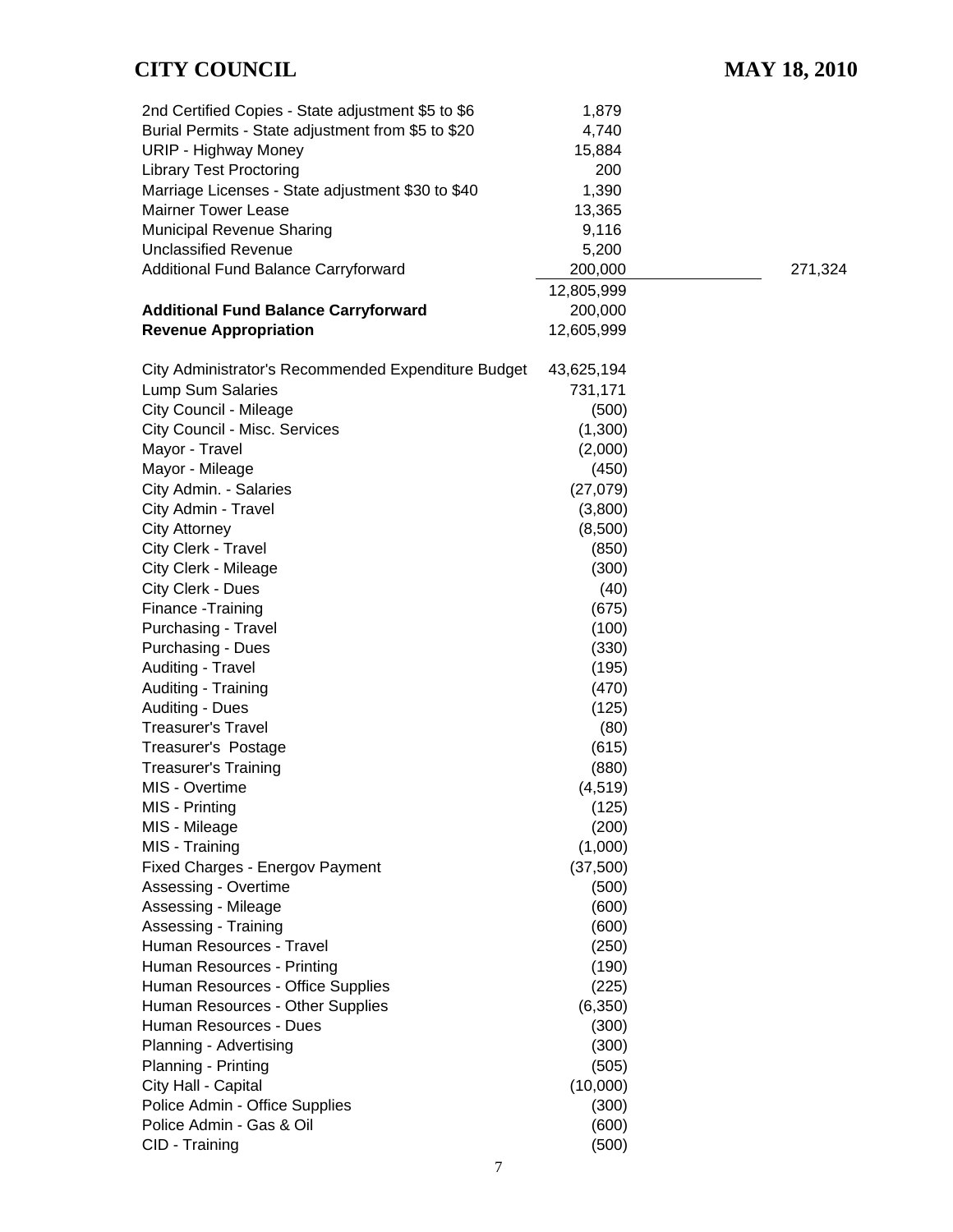| Patrol - Salaries                                 | (65, 112)  |
|---------------------------------------------------|------------|
| Patrol - Overtime                                 | (7, 512)   |
| Patrol - Training                                 | (3,200)    |
| Patrol - Dept. Apparel                            | (1,500)    |
| <b>Staff Services - Salaries</b>                  | (47, 494)  |
| <b>Staff Services - Training</b>                  | (300)      |
| Vehicles                                          | (21,000)   |
| <b>Other Protection - Animal Control Services</b> | (3, 391)   |
| Fire Admin. - Salaries                            | (70, 278)  |
| <b>Firefighting - Salaries</b>                    | (107, 199) |
| Firefighting - Overtime                           | 19,184     |
| Firefighting - Individual Apparel                 | (2,097)    |
| Firefighting - Hydrant Rental - Rate Adjust       | 37,928     |
| <b>Fire Prevention - Salaries</b>                 | (57, 340)  |
| <b>Fire Stations - Fuel</b>                       | (2,000)    |
| Code Enforcement - Salaries - Billing CDBG        |            |
| budgeted                                          | (5,000)    |
| Code Enforcement - Travel                         | (658)      |
| <b>EMA</b>                                        | (100)      |
| PW Admin - Salaries                               | (1, 431)   |
| PW Admin - Overtime                               | (300)      |
| PW Admin - Training                               | (100)      |
| PW Admin - Office Supplies                        | (150)      |
| PW Admin - Printing                               | (375)      |
| <b>Engineering - Salaries</b>                     | (40, 560)  |
| <b>Engineering - Training</b>                     | (1,700)    |
| <b>Engineering - Printing</b>                     | (241)      |
| Highway - Salaries                                | (121, 566) |
| Highway - Street Line Painting                    | (5,000)    |
| Snow Removal - Overtime                           | 31,206     |
| Snow Removal - Outside Rental                     | (77, 250)  |
| Snow Removal - Vehicle Rental                     | 25,533     |
| <b>Snow Removal - Construction Materials</b>      | (1,700)    |
| Snow Removal - Other Supplies                     | (14, 467)  |
| Streetlighting - Overtime                         | (3,000)    |
| <b>Streetlighting - Construction Materials</b>    | (3,000)    |
| Maine Power Option Adjustment                     | (25, 964)  |
| Solid Waste - Misc Services                       | (200)      |
| Solid Waste - Small Tools                         | (250)      |
| Solid Waste - Capital Outlay                      | (80, 500)  |
| Landscaping & Treework - Temp. Wages              | (4,680)    |
| Landscaping & Treework - Other Betterments        | (12,000)   |
| Municipal Garage - Salaries                       | (53, 488)  |
| Municipal Garage - Overtime                       | (9,978)    |
| Municipal Garage - Travel                         | (500)      |
| Municipal Garage - Outside Services               | (10,000)   |
| Municipal Garage - Repairs to Vehicles            | (10,000)   |
| Municipal Garage - Vehicles                       | (144,000)  |
| Municipal Garage - Shop Equipment                 | (6,000)    |
| Public Buildings - Overtime                       | (1,000)    |
| Public Buildings - Training                       | (250)      |
| PW Buildings - Overtime                           | (680)      |
| PW Buildings - Vehicle Rental                     | (2,820)    |
|                                                   |            |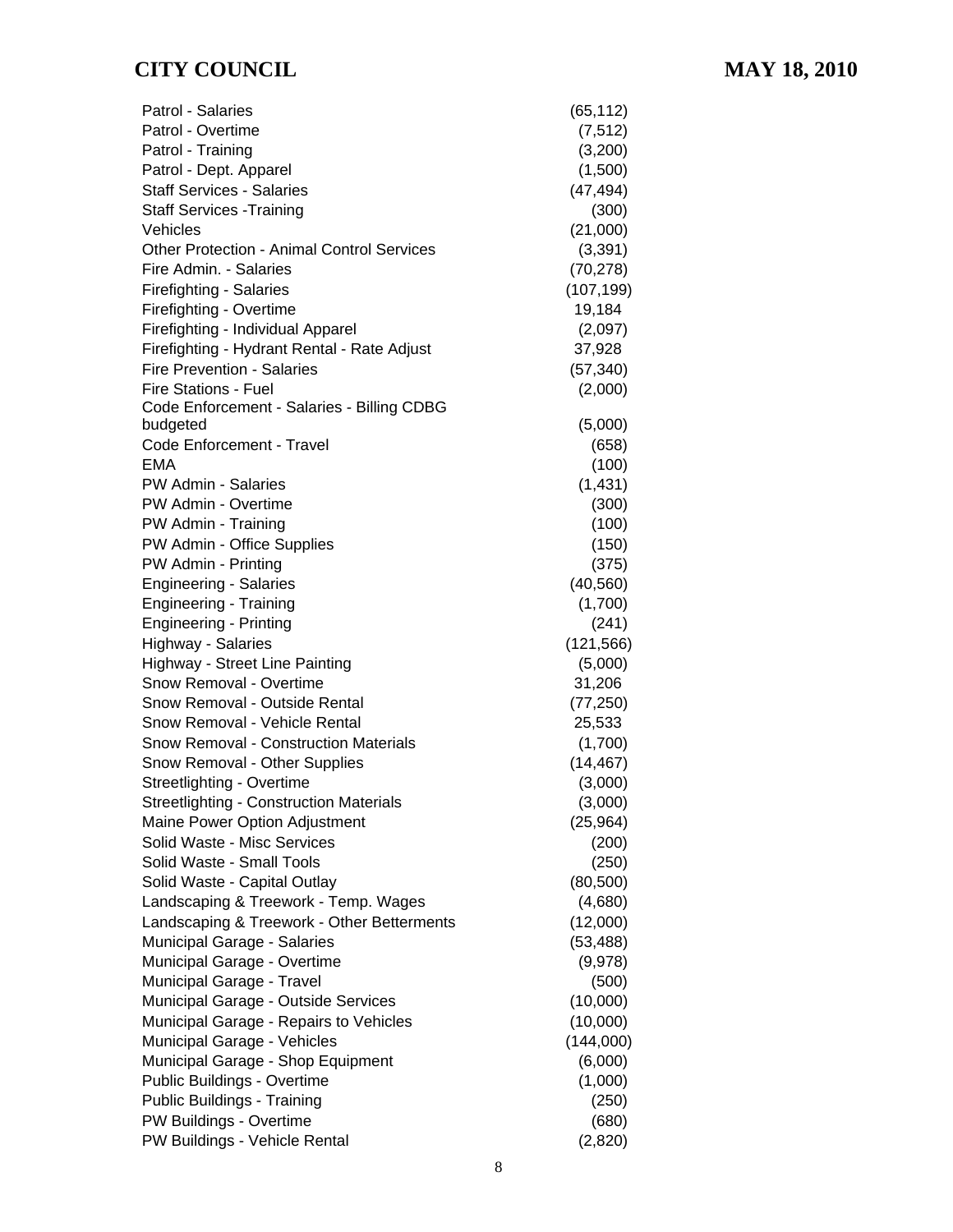| PW Buildings - Special Rental                       | (340)                |
|-----------------------------------------------------|----------------------|
| <b>PW Building Repairs</b>                          | 4,000                |
| Public Buildings - Dept Apparel                     | (160)                |
| Social Services - Salaries                          | (28, 821)            |
| Social Services - Travel                            | (500)                |
| Social Services - Mileage                           | (150)                |
| Social Services - Printing                          | (100)                |
| Social Services - Capital Outlay                    | (1, 295)             |
| <b>Recreation - Printing</b>                        | (250)                |
| Recreation - Mileage                                | (450)                |
| <b>Recreation - Repairs</b>                         | (450)                |
| Rec. Program - Salaries                             | (42, 354)            |
| Rec. Programs - Temp. Wages                         | (15,600)             |
| Rec. Programs - Vehicle Rental                      | (700)                |
| Rec. Programs - Field Trips                         | (250)                |
| Rec. Programs - Misc. Services                      | (2, 145)             |
| Rec. Programs - Rec Supplies                        | (1,000)              |
| Armory - Overtime                                   | (500)                |
| <b>MPC Building - Overtime</b>                      | (1,000)              |
| <b>MPC Building - Household Supplies</b>            | (598)                |
| Library Admin. - Postage                            | (260)                |
| Library Admin. - Mileage                            | (150)                |
| Library Admin. - Equipment Repairs                  | (150)                |
| Library Admin. - Office Supplies                    | (100)                |
| Library Admin. - Dues                               | (180)                |
| <b>Circulation - Salaries</b>                       | (39, 878)            |
| <b>Circulation Temp Wages</b>                       | (15, 723)            |
| <b>Circulation - Printing</b>                       | (500)                |
| <b>Circulation - Reference Books</b>                | (3, 395)             |
| <b>Circulation - Nonfiction Books</b>               | (6,680)              |
| <b>Circulation - Fiction Books</b>                  | (4,220)              |
| <b>Circulation - Children's Books</b>               | (6, 560)             |
| <b>Circulation - Periodicals</b>                    | (2,310)              |
| <b>Circulation - Paperback Books</b>                | (165)                |
| Circulation - Children's AV                         | (200)                |
| Circulation - Adult AV                              | (200)                |
| Catalog - Temp. Wages                               | (2,652)              |
| Catalog - Office Supplies                           | (200)                |
| Library Building - Household Supplies               | (200)                |
| Debt Service - Interest                             | 2,051                |
| <b>Airport Reduction</b>                            | (17,500)             |
| 911 Reduction                                       | (10,000)             |
| L/A Arts                                            | (28,080)             |
|                                                     |                      |
| Tax Sharing - Auburn<br><b>Reserve for Salaries</b> | (3,698)<br>(39, 542) |
| Insurances - Health                                 |                      |
| Insurances - Health Ins. Incentive                  | 7,339                |
|                                                     | 6,996                |
| <b>Insurances - Section 125</b>                     | (525)                |
| <b>Retirement - City Pension Plan</b>               | (1,677)              |
| <b>Retirement - Def Comp</b>                        | 7,632                |
| <b>Retirement - MSRS</b>                            | (6, 595)             |
| Retirement - FICA                                   | 17,534               |
| <b>Retirement - Severance</b>                       | (438)                |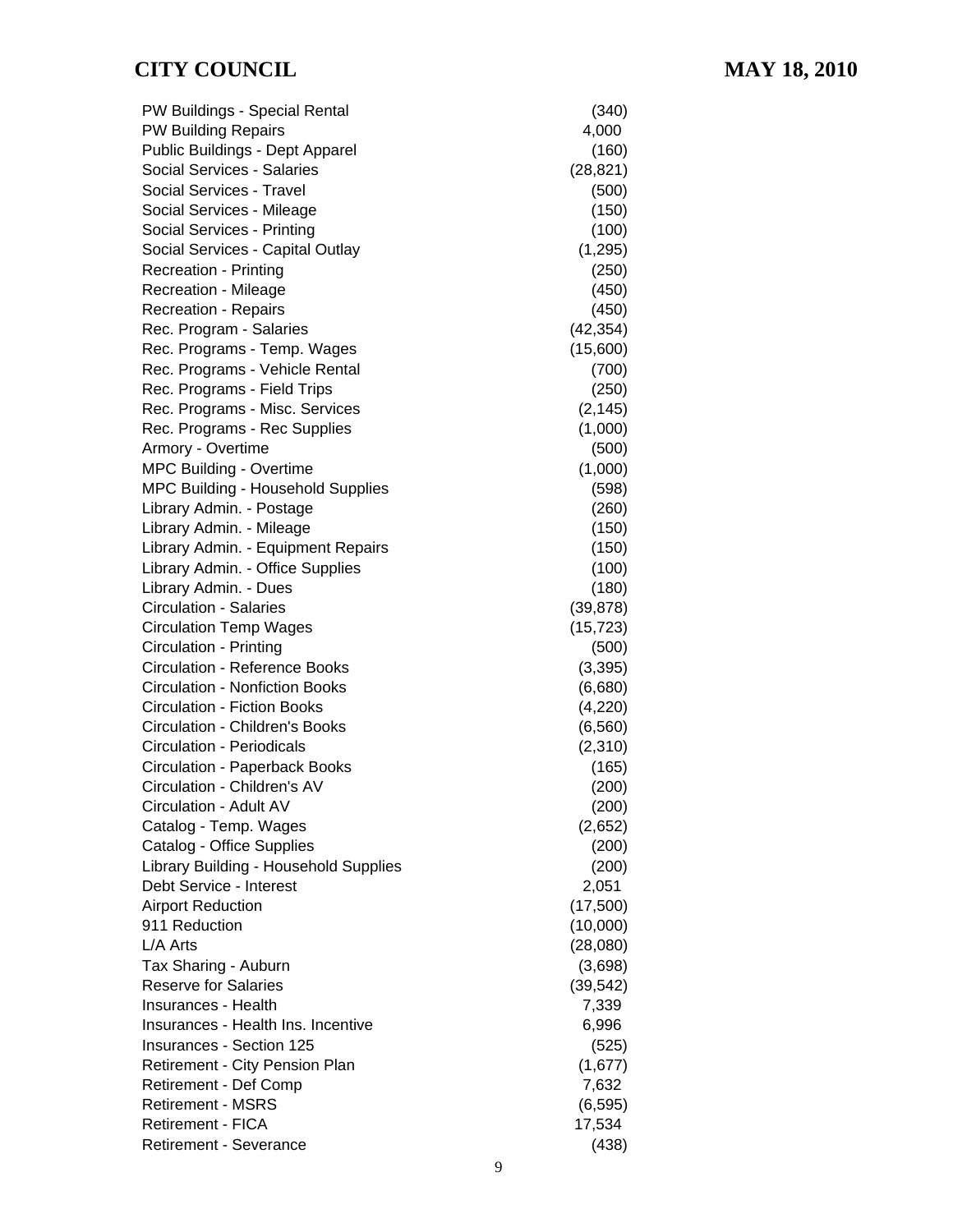| Unemployment                     | (62, 361)  |            |
|----------------------------------|------------|------------|
| Contingency                      | (10,000)   |            |
| Misc. - Donations                | (3,320)    |            |
| Parochial School - Books         | (10,000)   |            |
| Parochial School - Testing       | (3,000)    | (626, 732) |
| <b>Expenditure Appropriation</b> | 42.998.462 |            |

Passed - Vote 4-3 (Councilors O'Connell, Cayer, Morgan and Butler in favor)

#### **ADOPTION OF MUNICIPAL BUDGET APPROPRIATION RESOLVE FOR FISCAL YEAR 2011**

## **VOTE (169-2010)**

Motion by Councilor Butler, seconded by Councilor Cayer:

To approve the Municipal Budget Appropriation Resolve for Fiscal Year 2011:

Be It Resolved by the City Council of the City of Lewiston that the sum of forty-two million, nine hundred ninety-eight thousand, four hundred and sixty-two dollars (\$42,998,462) is hereby appropriated in the General Fund for the municipal year 2011 in accordance with the schedule of appropriations; and

Be It Further Resolved by the City Council of the City of Lewiston that in addition to such other revenues as are estimated to be available to meet the above appropriations including the Homestead and Business Equipment Tax Exemption reimbursement, the sum of twenty-nine million, six hundred ninety-two thousand, four hundred and sixty-three dollars (\$29,692,463) be raised by assessment upon the estates of the inhabitants of the City of Lewiston and upon the estates of non-resident proprietors within said City for the present municipal year; and

Be It Further Resolved by the City Council of the City of Lewiston that the sum of seven hundred thousand dollars (\$700,000) be carried forward as an appropriation of fund balance; and

Be It Further Resolved by the City Council of the City of Lewiston that the sum of twelve million, six hundred five thousand, nine hundred and ninety-nine dollars (\$12,605,999) be appropriated as non-tax revenues in the General Fund for the municipal year 2011 in accordance with the schedule of appropriations; and

Be It Further Resolved by the City Council of the City of Lewiston that the list of tax assessment upon the estates in Lewiston for all city taxes, together with all assessments and charges made under the provisions of the Maine Revised Statues annotated, Title 30A, Section 3406 and 3442 to 3445 inclusive, and the City's due proportion of the County Tax, in the amount of two million, two hundred seventy-eight thousand, four hundred and seventy-six dollars (\$2,278,476) for the period of July 1, 2010 through June 30, 2011, shall be committed by the Assessor to the Finance Director and one-half of said taxes shall be due and payable on the 15th day of September 2010 with the remaining one-half of said taxes due and payable on the 15th day of March 2011; and

Be It Further Resolved by the City Council of the City of Lewiston that interest at the maximum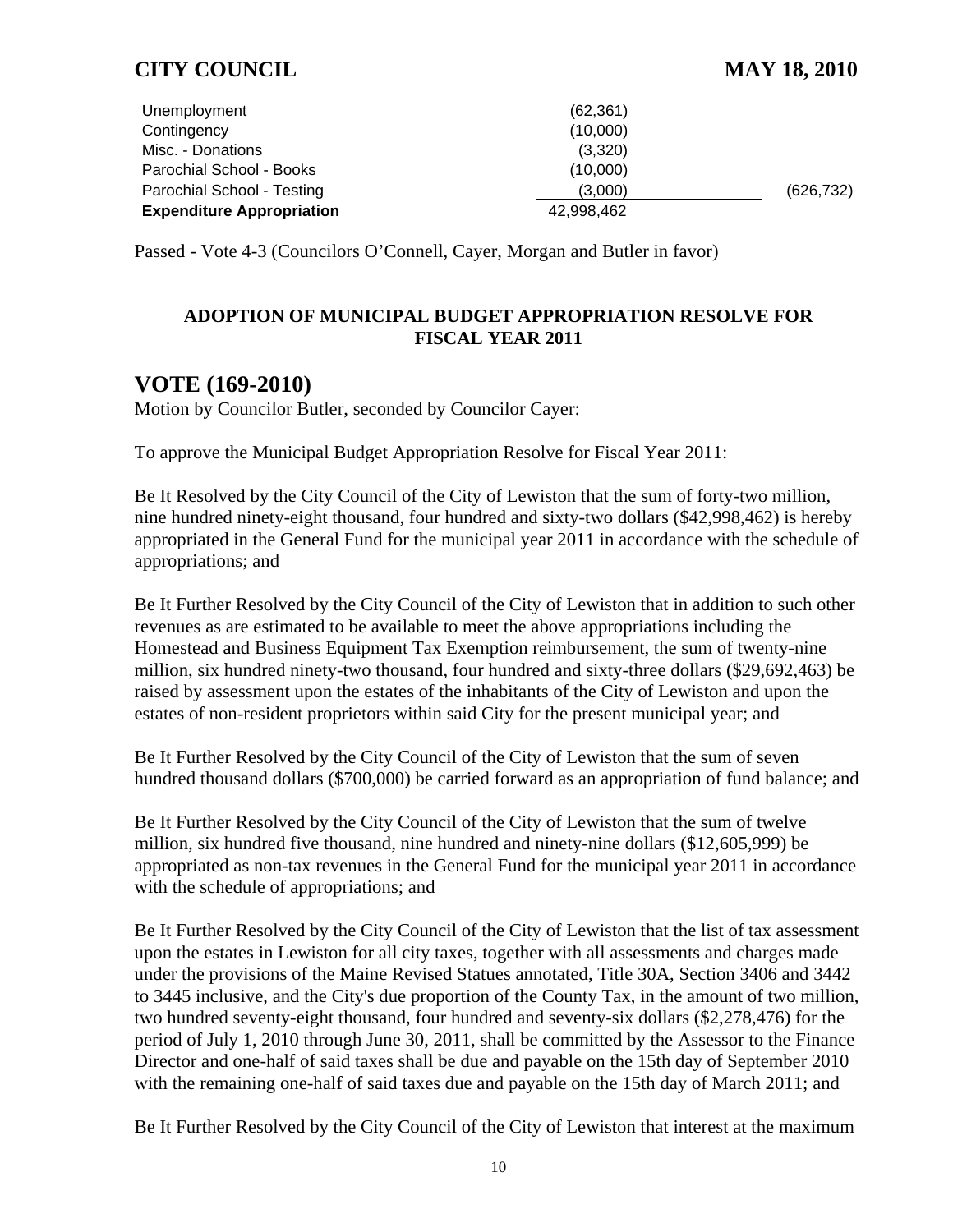State approved rate of 7% per annum for fiscal year 2011 shall be collected on the first half of said taxes from September 16, 2010, if not voluntarily paid to the Finance Director on or before September 15, 2010, and on the second half of said taxes from March 16, 2011, if not voluntarily paid to the Finance Director on or before March 15, 2011; and

Be It Further Resolved by the City Council of the City of Lewiston that in each case, said interest shall be added to and become a part of said taxes; and

Be It Further Resolved by the City Council of the City of Lewiston that the Tax Collector is authorized to accept payments of uncommitted taxes and to pay to the taxpayer interest from the date of payment to the commitment date at a rate of 0% and that refunds for overpayments or abatements shall be paid to the taxpayer with interest from the date of payment to the date of abatement or refund, whichever is earlier, at an interest rate of 3.00%; and

Be It Further Resolved by the City Council of the City of Lewiston that the Tax Collector shall apply all tax payments to the oldest balance due on that account regardless of any instructions the taxpayer may give. If, however, a tax lien has matured, the Tax Collector may not accept payment on that account unless a workout agreement is in place or approval has been granted by the Finance Director to accept payment. If a taxpayer has more than one tax account, any payment shall be applied to the oldest balance due unless the taxpayer specifies the account against which the payment is to be applied; and

Be It Further Resolved by the City Council of the City of Lewiston that the appropriation for municipal year 2011 for the following Enterprise Funds is hereby authorized and approved: the Water Fund in the amount of \$4,459,503, the Sewer Fund in the amount of \$5,147,525, and the Stormwater Fund in the amount of \$2,235,351; and

Be It Further Resolved, that in accordance with MRSA Title 38, Section 1208 and Title 35-A, Section 6111-A, all sewer and water rates, tolls, rents and other charges for Fiscal Year 2011, for each respective utility, are committed to the Finance Director/Treasurer of the City of Lewiston for collection in support of the appropriations for the Water Utility and Sewer Utility; and

Be It Further Resolved by the City Council of the City of Lewiston that the appropriation for municipal year 2011 for the following Special Revenue Funds is hereby authorized and approved: the Tax Increment Financing Fund in the amount of \$428,341, the Recreation & Multi-purpose Center Fund in the amount of \$122,935, and the Police Drug Forfeiture Fund in the amount of \$46,966; and

Be It Further Resolved by the City Council of the City of Lewiston that the Council hereby formally appropriates any cash contributions received during this budget year to the appropriate department and purpose for which such contribution has been made and, where such contribution is equal to or less than \$10,000, such appropriation will become effective upon formal Council action to accept such contribution; and

Be It Further Resolved by the City Council of the City of Lewiston that the Council hereby formally appropriates any grants from the State of Maine or the Government of the United States of America received during this budget year where such grant is equal to or less than \$25,000, such appropriation to become effective upon formal Council action to accept such grant; and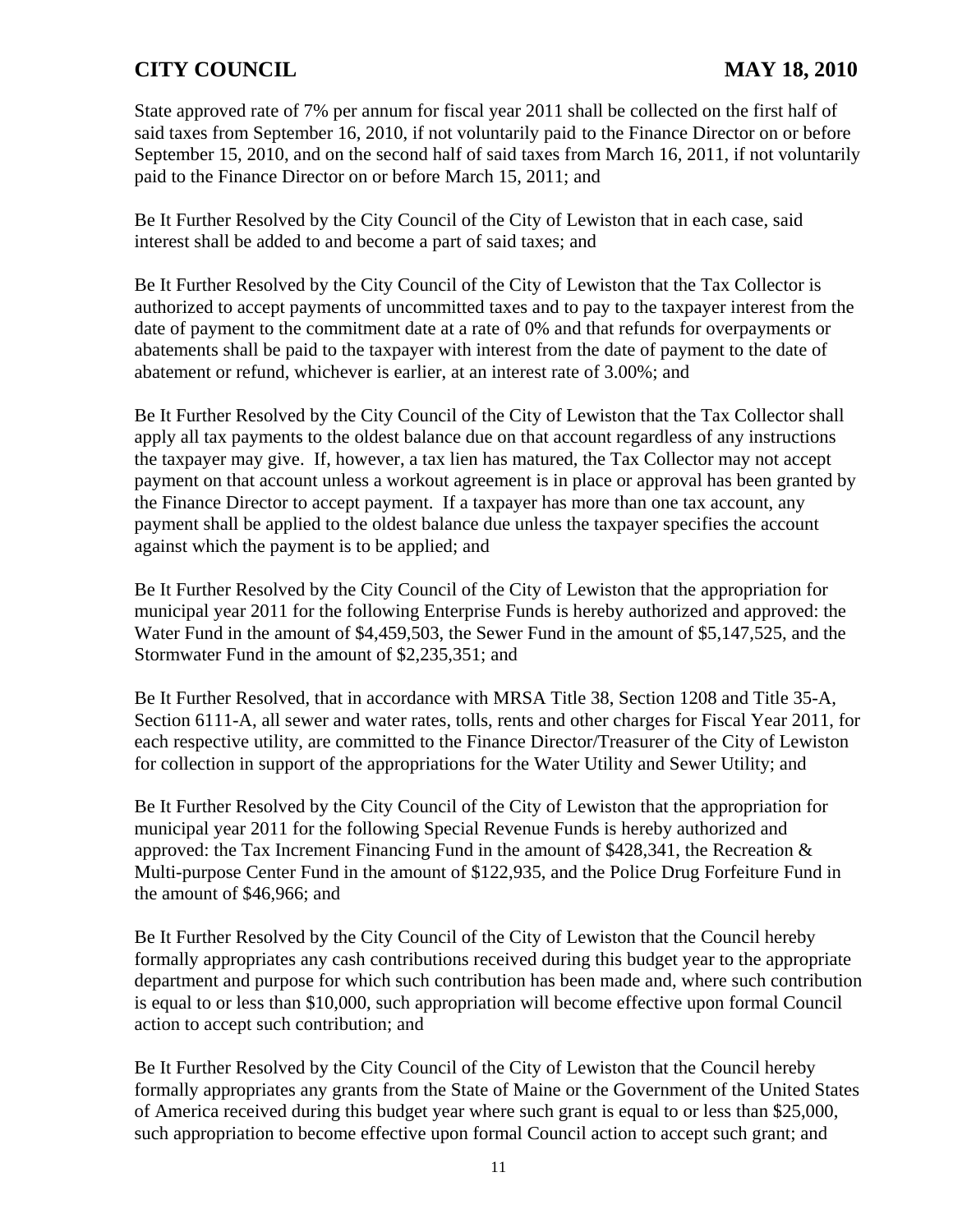Be It Further Resolved by the City Council of the City of Lewiston that the Council hereby formally appropriates any insurance proceeds received during this budget year to the appropriate department for the purpose of repairing or replacing the damaged property where such amount is equal to or less than \$25,000, such appropriation to become effective upon receipt of funds; and

Be It Further Resolved by the City Council of the City of Lewiston that the Council hereby formally appropriates any Municipal Garage revenues in excess of the amount expended at the end of the fiscal year to be included in the General Fund Municipal Garage Vehicle Reserve Account.

Passed - Vote 4-3 (Councilors O'Connell, Cayer, Morgan and Butler in favor)

## **APPROVAL OF AMENDMENTS TO THE MILEAGE REIMBURSEMENT POLICY**

## **VOTE (170-2010)**

Motion by Councilor Butler, seconded by Councilor Morgan:

To approve the proposed amendments to Policy Manual 22, Personnel Policies – Mileage Reimbursement, as recommended by the Finance Director and the City Administrator:

#### MILEAGE REIMBURSEMENT

A. *Method of Computation*. The following employees using their privately owned vehicle in the conduct of official City business shall be reimbursed for mileage, not to exceed the amount budgeted, as follows:

| 1. Annual basis.                                    |                   |
|-----------------------------------------------------|-------------------|
| <b>Assistant to the City Administrator</b>          | <del>300.00</del> |
| <b>Chief Assessor</b>                               | 600.00            |
| City Clerk                                          | 300.00            |
| Deputy Director of Economic & Community Development | <u>300.00</u>     |
| <b>Deputy Treasurer</b>                             | <del>100.00</del> |
| <b>Mayor</b>                                        | <del>500.00</del> |
| <b>Social Services Director</b>                     | 150.00            |
| <b>Tax Collector</b>                                | 1ሰሰ ሰር            |

2. *Per-mile basis*. All others not specifically mentioned above Mileage shall be reimbursed at the standard rate allowed by the Internal Revenue Service, excepting motorcycles which shall be reimbursed at the rate of 75% established for other vehicles, plus tolls and parking supported by receipted vouchers other than meters.

B. *Mileage Vouchers*. All authorized mileage expenses either on the "annual" or on the "per-mile" basis shall be requested by periodically submitting mileage vouchers to the Finance Department for payment.

(Note: Additions are underlined; deletions are struck-out)

Passed - Vote 7-0

#### **RESOLVE APPROVING AUTHORIZATION FOR EXPENDITURES FROM THE FARRAR FUND**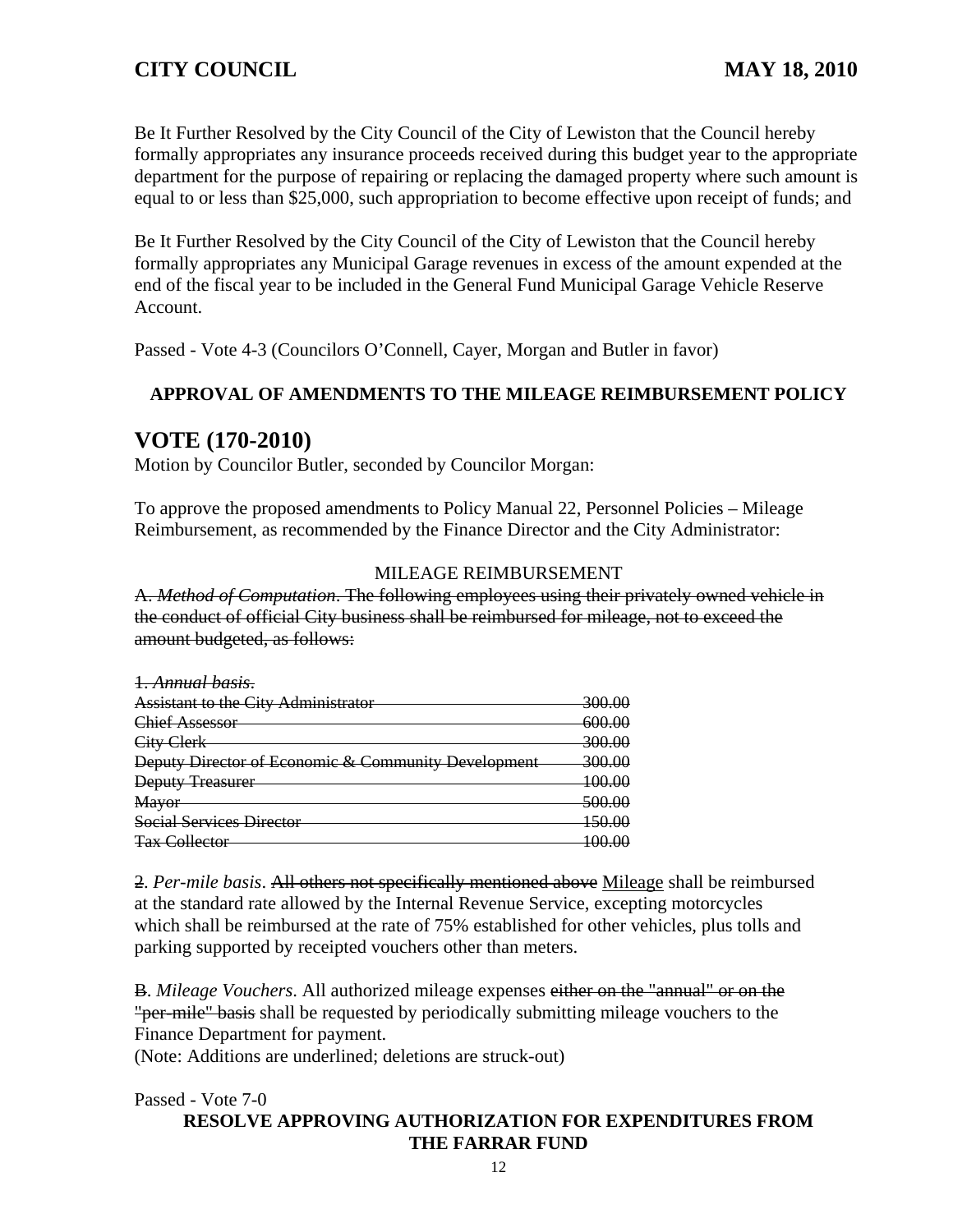# **VOTE (171-2010)**

Motion by Councilor Cayer, seconded by Councilor Butler:

To approve the Resolve authorizing the use of up to \$2,500 from the Farrar Fund for expenses, as determined by the Director of Social Services, for costs to provide basic necessary services to individuals that are not covered by other general assistance programs:

Whereas, the City of Lewiston was left an endowment to provide for medical and dental expenses; and

Whereas, the principal in the amount of \$18,551.07 is to be maintained in perpetuity; and

Whereas, due to the low rate of return on investments, it is anticipated that the demand for service will exceed the adopted procedure of only utilizing the prior year's investment earnings of \$467.75; and

Whereas, eligible clients seeking these funds must fall below the income guideline of 185% of the federal poverty level and not be covered by any other general assistance programs;

Now, Therefore, Be It Resolve by the City Council of the City of Lewiston that the Social Services Director is authorized to spend up to \$2,500 from the Farrar Fund which provides funding at the same amount as last fiscal year.

Passed - Vote 6-1 (Councilor Poulin opposed)

#### **RESOLVE AUTHORIZING APPLICATION AND ACCEPTANCE FOR FUNDS FROM THE U.S. DEPARTMENT OF JUSTICE EDWARD BYRNE JUSTICE ASSISTANCE GRANT PROGRAM**

# **VOTE (172-2010)**

Motion by Councilor Cayer, seconded by Councilor Jean:

To approve the Resolve to authorize city staff to apply for and accept funds from the U.S. Department of Justice – Edward Byrne Justice Assistance Grant Program:

Whereas, the Lewiston and Auburn Police Departments and the Androscoggin County Sheriff's Office are eligible to apply for a joint Byrne Memorial Justice Assistance Grant in the amount of \$75,772; and

Whereas, in order to apply for these funds, the City must accept the funds if they are awarded and

provide opportunity for public feedback and the proposed uses of these funds; and

Whereas, the agencies involved have met and discussed how to spend their portions of this grant as outlined on the attached budget narrative;

Now, Therefore, Be It Ordered by the City Council of the City of Lewiston that staff is hereby authorized to apply for and accept funding through the Edward Byrne Memorial Justice